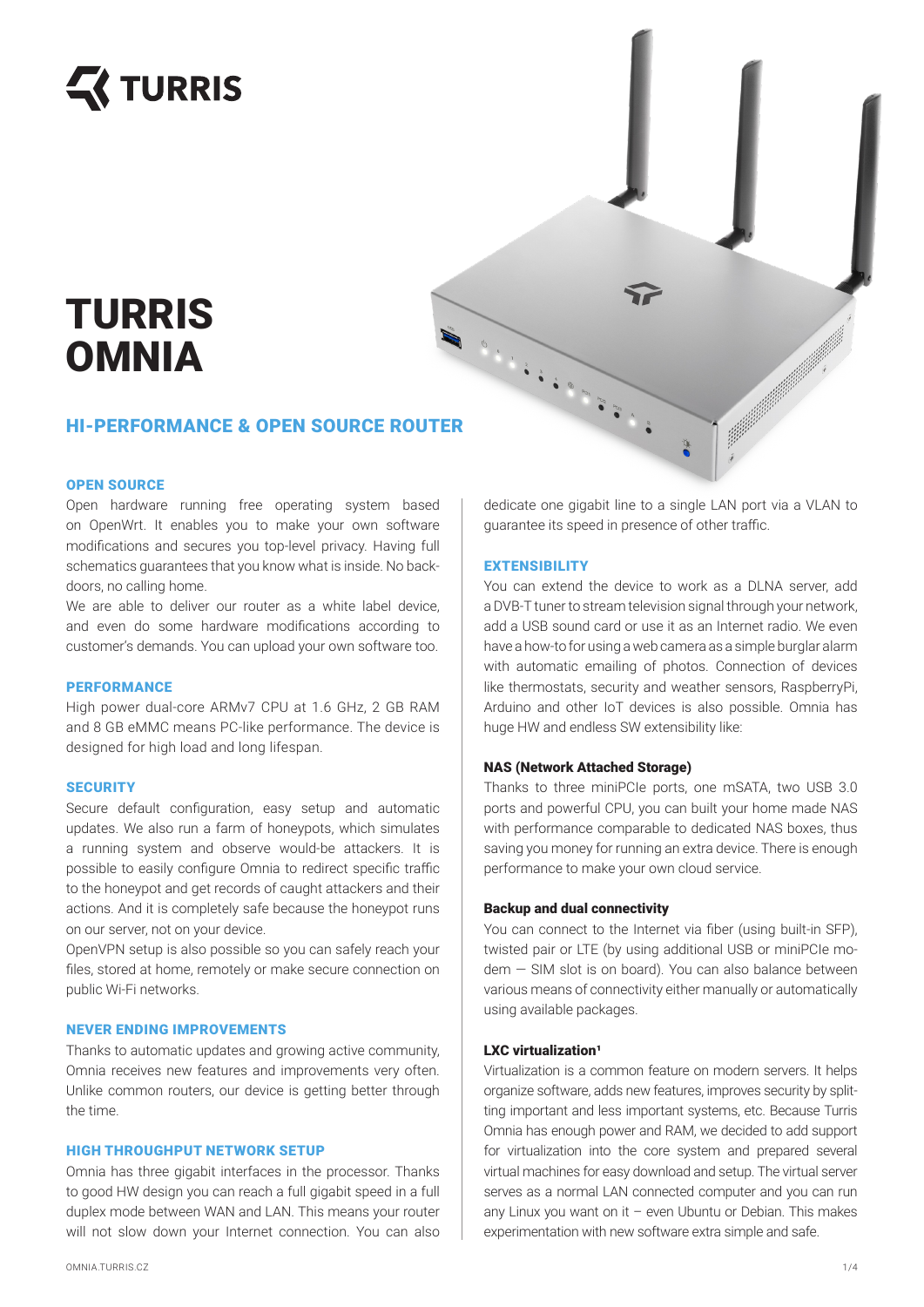

Turris Omnia: motherboard components

| <b>Hardware Specification</b>    |                                                                                                                               |                                                                                                                                                                          |
|----------------------------------|-------------------------------------------------------------------------------------------------------------------------------|--------------------------------------------------------------------------------------------------------------------------------------------------------------------------|
| <b>CPU</b>                       | Marvell Armada 385, dual-core 1.6 GHz                                                                                         |                                                                                                                                                                          |
| <b>Memory</b>                    | 2 GB DDR3                                                                                                                     |                                                                                                                                                                          |
| <b>Storage</b>                   | 8 GB eMMC                                                                                                                     |                                                                                                                                                                          |
| <b>Antenna Type</b>              | 2×2 MIMO Omni-directional high-gain dipole (2.4 GHz)<br>3×3 MIMO Omni-directional high-gain dipole (5 GHz)                    |                                                                                                                                                                          |
| <b>Antenna Gain</b>              | 3x 2.4 GHz 3.5 dBi, 5 GHz 4.6 dBi                                                                                             |                                                                                                                                                                          |
| <b>LAN Port</b>                  | 5×10/100/1000 Mbps (RJ-45)                                                                                                    |                                                                                                                                                                          |
| <b>WAN Port</b>                  | 1×10/100/1000 Mbps (RJ-45) + SFP up to 2.5 Gb                                                                                 |                                                                                                                                                                          |
| <b>External Ports</b>            | 2× USB 3.0 (5 V, 1.5 A power output)                                                                                          |                                                                                                                                                                          |
| Internal Interfaces <sup>2</sup> | 1× UART (4 pins header)<br>1x miniPCle/mSATA<br>1x miniPCle (without USB and SIM Lock)<br>1x miniPCle (with USB and SIM Lock) | 1x 5 pin Power connector (3V, 5V, 12V) for SATA drives<br>2× 10 pin GPIO connector (GPIO, SPI, I2C, UART)<br>1x 20pin JTAG (CPU)<br>1×10 pin Programming connector (MCU) |
| <b>Button and Switch</b>         | Reset, LED intensity                                                                                                          |                                                                                                                                                                          |
| Appearance                       |                                                                                                                               |                                                                                                                                                                          |
| Size (Width × Depth × Height)    | $190 \times 135 \times 40$ mm (without antennas)                                                                              |                                                                                                                                                                          |
| Weight                           | 1180 g                                                                                                                        |                                                                                                                                                                          |
| <b>Power Supply</b>              |                                                                                                                               |                                                                                                                                                                          |
| <b>AC Input</b>                  | 100-240 V / 1.0 A                                                                                                             |                                                                                                                                                                          |
| <b>Power Frequency</b>           | 50/60 Hz, Single Phase                                                                                                        |                                                                                                                                                                          |
| <b>DC Output</b>                 | 12 V / 3.33 A                                                                                                                 |                                                                                                                                                                          |
| <b>Power Consumption</b>         | 5-40 W max (depends on connected peripheries)                                                                                 |                                                                                                                                                                          |
| <b>Temperature</b>               |                                                                                                                               |                                                                                                                                                                          |
| <b>Operating Temperature</b>     | 0 °C to 40 °C (40 °F to 104 °F)                                                                                               |                                                                                                                                                                          |
| <b>Storage Temperature</b>       | -20 °C to 60 °C (-5 °F to 140 °F)                                                                                             |                                                                                                                                                                          |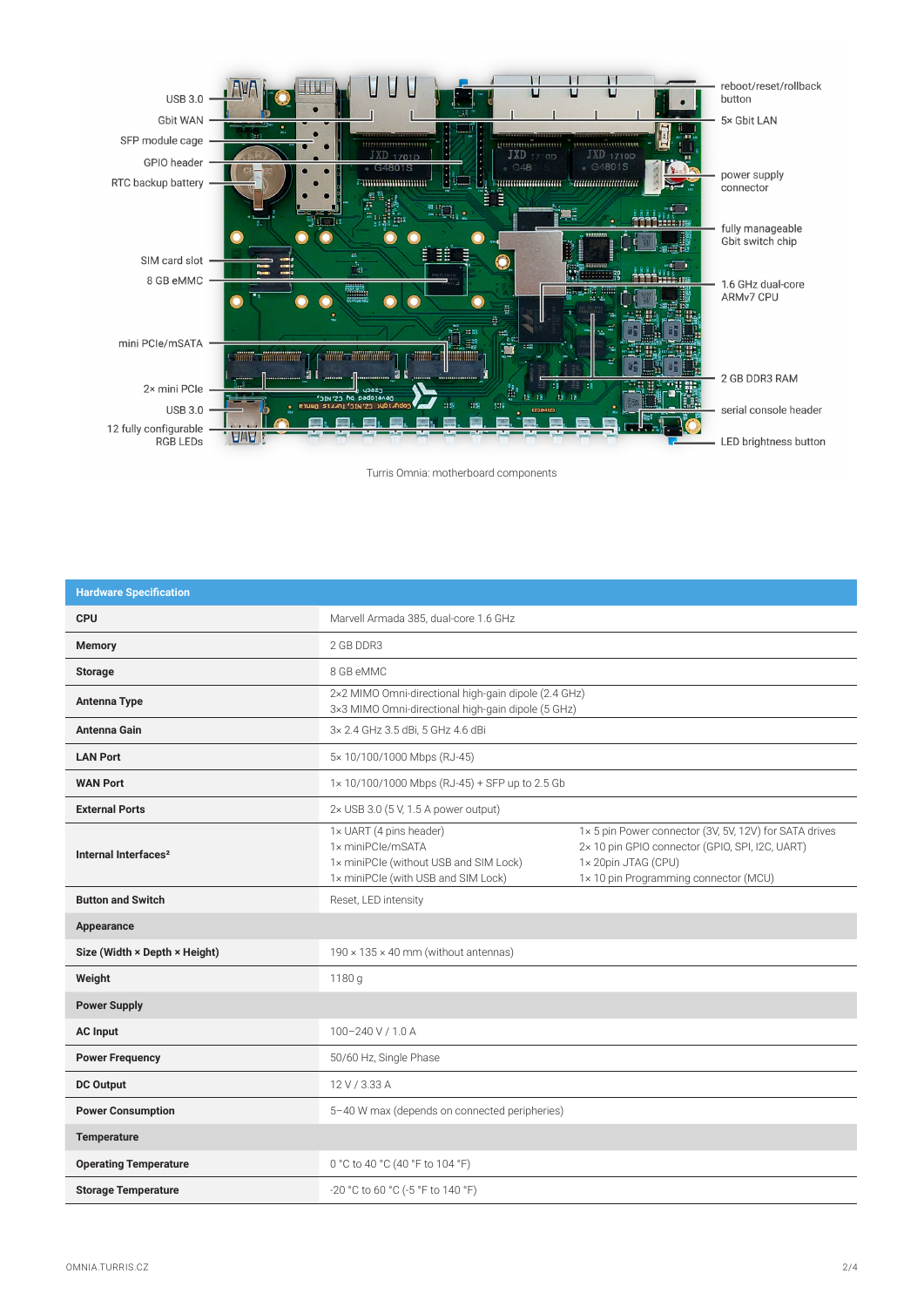| <b>Relative Humidity</b>                                                   | 10 % to 90 % RH                                                                                                                                                                     |  |
|----------------------------------------------------------------------------|-------------------------------------------------------------------------------------------------------------------------------------------------------------------------------------|--|
| <b>Certification</b>                                                       | CE                                                                                                                                                                                  |  |
| <b>Wi-Fi Certification</b>                                                 | CE, FCC                                                                                                                                                                             |  |
| <b>Warranty</b>                                                            | 2 years                                                                                                                                                                             |  |
| <b>Wireless Specification</b>                                              |                                                                                                                                                                                     |  |
| Standard (IEEE 802.11a/b/g/n/ac)                                           | IEEE 802.11a/b/g/n/ac<br>Simultaneous dual-band Wi-Fi (2 Wi-Fi interfaces installed)<br>Compex WLE200N2: 2.4 GHz, 300 Mbps<br>Compex WLE900VX: 5 GHz, 1.3 Gbps or 2.4 GHz, 450 Mbps |  |
| <b>Transmitting Power</b>                                                  | 23 dBm max.                                                                                                                                                                         |  |
| <b>Secured Transmission</b>                                                | 64/128 bit WEP, WPA/WPA2, WPA-PSK/WPA2-PSK                                                                                                                                          |  |
| Standard (IEEE 802.11b/g/n)                                                | IEEE 802.11b/g/n<br>2.4 GHz: 300 Mbps                                                                                                                                               |  |
| <b>Transmitting Power</b>                                                  | 16 dBm max.                                                                                                                                                                         |  |
| <b>Secured Transmission</b>                                                | WEP, WPA, WPA2                                                                                                                                                                      |  |
| <b>HW Extensibility</b>                                                    | NAS box with SATA connectivity, TV tuners via USB, security cameras, printers, LTE modem (miniPCle or USB),<br>USB soundcards                                                       |  |
| <b>Network</b>                                                             |                                                                                                                                                                                     |  |
| <b>Internet Connection</b>                                                 | By default: Dynamic IP, Static IP, PPPoE; other by Linux packages                                                                                                                   |  |
| <b>Port Forwarding</b>                                                     | Setup via web UI or via SSH                                                                                                                                                         |  |
| <b>Maximum Port Forwarding Rules</b>                                       | Unlimited <sup>3</sup>                                                                                                                                                              |  |
| <b>Maximum UPnP Rules</b>                                                  | Unlimited <sup>3</sup>                                                                                                                                                              |  |
| <b>Port Triggering</b>                                                     |                                                                                                                                                                                     |  |
| <b>Maximum Port Triggering Rules</b>                                       | Unlimited <sup>3</sup>                                                                                                                                                              |  |
| <b>Minimum Port Triggering Timeouts</b>                                    | Unlimited <sup>3</sup>                                                                                                                                                              |  |
| <b>DMZ</b>                                                                 | Yes                                                                                                                                                                                 |  |
|                                                                            | IPv4, IPv6 (DHCPv6 client, server and RA) by default, OSPF, BGP, NAT64 and DN64 by packages                                                                                         |  |
| <b>Network Standards</b>                                                   |                                                                                                                                                                                     |  |
| <b>DHCP</b>                                                                | Server/client mode, client list, MAC address reservation                                                                                                                            |  |
| <b>Maximum DHCP Reservations</b>                                           | Unlimited <sup>3</sup>                                                                                                                                                              |  |
| <b>LAN/WLAN IGMP Snooping</b>                                              |                                                                                                                                                                                     |  |
| <b>VPN</b>                                                                 | VPN server/client (OpenVPN by default, other by packages)<br>VPN pass-through (OpenVPN by default, other by packages)                                                               |  |
| Policy Route, Static Route, Network Address Translation (NAT), PPPoE Relay |                                                                                                                                                                                     |  |
| <b>Maximum IPv4 Static Rroutes</b>                                         | Unlimited <sup>3</sup>                                                                                                                                                              |  |
| <b>Maximum IPv6 Static Routes</b>                                          | Unlimited <sup>3</sup>                                                                                                                                                              |  |
| <b>Diagnosis Tools</b>                                                     | Any Linux package                                                                                                                                                                   |  |
| <b>Management</b>                                                          |                                                                                                                                                                                     |  |
| <b>Operating System</b>                                                    | Turris OS, open source, based on OpenWrt, endless SW extensibility by Linux packages                                                                                                |  |
| Free OS Upgrade                                                            | Frequent automatic security and feature updates                                                                                                                                     |  |
| <b>Remote Access</b>                                                       | VPN, SSH                                                                                                                                                                            |  |
| <b>Operation Modes</b>                                                     | Wireless Router, Wireless AP, Wireless Client                                                                                                                                       |  |
| Wake on LAN (WOL)                                                          | Yes                                                                                                                                                                                 |  |
| <b>Maximum Connected Devices</b>                                           | Unlimited <sup>3</sup>                                                                                                                                                              |  |
| <b>Notification</b>                                                        | Email                                                                                                                                                                               |  |
| <b>SSH</b>                                                                 | Yes                                                                                                                                                                                 |  |
| <b>SNMP</b>                                                                | By third party packages                                                                                                                                                             |  |